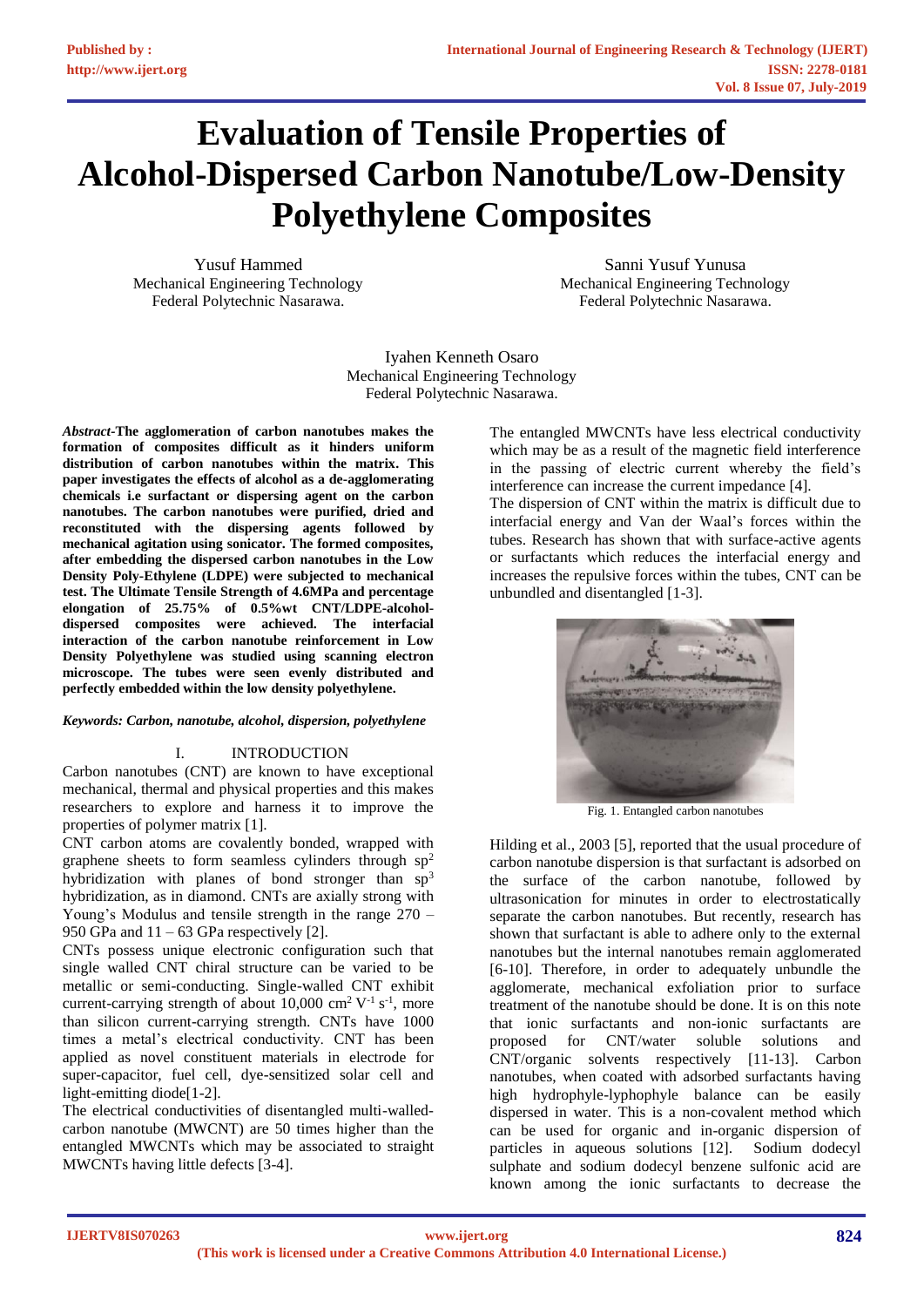tendency of CNT agglomeration in water [14-17]. The presence of benzene ring in the surfactant is believed to make it have a better dispersive power. It has also been shown that apart from aromatic-group containing surfactants, naphthenic groups do efficiently disperse CNT [9]. An example of such is aerosol-OS (sodium disopropylnaphthalene sulfonate) which shows a high surfactant-tube affinity as revealed by spectroscopy analysis [18]. Multiwalled carbon nanotube has been efficiently dispersed in polyethylene glycol using polyethyle oxide-20- sorbitan mono-oleate, a non-ionic surfactant. This dispersion was observed to be as a result of the dispersant tail having carbon double bond [19].

# 2. EXPERIMENTAL

# *2.1 Materials and methods*

As-synthesized muti-walled carbon nanotube was obtained from Centre for Genetic Engineering and Biotechnology (CGEB), Federal University of Technology Minna. Granules of transluscent low density polyethylene of 0.916g/cm<sup>3</sup> density was purchased from Nigeria Institute of Leather and Science Technology (NILEST). Ethanol of 0.01ml N/1% acidity/alkalinity was purchased from a chemical shop in Minna, Nigeria. Compression moulding machine and the two-roll mill were obtained in NILEST, Zaria, Nigeria. TEM and SEM were carried out in South Africa.

# *2.2 Purification of carbon nanotube*

Multi-walled carbon nanotubes was purified using 1:100 solid to liquid mixture of CNT and aqueous solution of 3:1 concentrated acetic acid and hydrochloric acid respectively. The mixture was refluxed at  $70^{\circ}$  C for 24 hours and continuously stirred using a magnetic stirrer at 400rpm. Then, it was cooled, the CNT was filtered and washed using distilled water and dried in oven at  $60^{\circ}$ C for 12 hours.

# *2.3 Functionalization of carbon nanotube*

The CNTs were functionalized using 1:3 HNO<sub>3</sub>/H<sub>2</sub>SO<sub>4</sub>. The mixture was mechanically agitated on a sonicator for 18 hours. Then, the carbon nanotube was filtered and rinsed repeatedly using distilled water till pH 7 was attained. After attaining neutrality pH, the moist CNT was dried in an oven at 60<sup>o</sup>C for 12 hours.

# *2.4 Dispersion of CNT in alcohol*

2g of functionalized carbon nanotube was added into a 3.35M alcohol and then sonicated for 2 hours. The dispersed solution of CNT in alcohol was filtered and oven-dried at 60<sup>0</sup>C for 12 hours.

#### *2.5 Fabrication of CNT/LDPE*

Two composite samples of 50g low-density polyethylene with each melt-blended with 0.5g and 1g weight percent alcohol-dispersed CNT were prepared in a two-roll mill operating at 120<sup>0</sup>C and 50rpm for 10 minutes . The third sample was without CNT. The blended composites were compressed in a square mould at about  $100^{\circ}$ C in a compressing machine.

Tensile test specimens in a dog-bone shape according to ASTM-D3039 were cut from the samples and clamped in a tensometer. Upon application of force, the load-strain curve was being pen-plotted till the specimen failed and later traced for computation.

# *2.6 Surface morphology*

Transmission electron microscope was used to analyse a drop of alcohol-dispersed CNT placed on TEM grids, (200 mesh) coated with carbon after the CNT-alcohol solution has been ultrasonicated for 20minutes to achieve a better image.

Scanning electron microscope (SEM, Leo Supra 55-Zeiss Inc., Germany) was used to determine the level of dispersion of the CNTs in the composites after the tensile test. The scanning was carried out at room temperature after polishing the surface of the specimen.

# 3. RESULT AND DISCUSSION

# *3.1 Purification and functionalization*

Purification of carbon nanotube became necessary to avoid the interaction of unwanted impurities like amorphous carbon, residual catalyst, carbon nanoparticles that are attached to the carbon nanotube during synthesis from contaminating the process of effective dispersion of carbon nanotube in matrix.

A micro-scale inspection of the carbon nanotubes is presented in the TEM images below,: as-synthesized, purified and functionalized. The bundled size of entangled CNT is more and the unbundled size less in as-synthesized, this is expected because of its pristine nature. The bundled size is reduced in purified and further reduced in functionalized carbon nanotube but the unbundled size increased in both. The metallic impurities, amorphous and carbonaceous materials attached to the CNT have been washed away during the purification and a functional group added during the functionalization for the CNT to react with other materials [20].



Fig. 2. TEM of as-synthesized CNT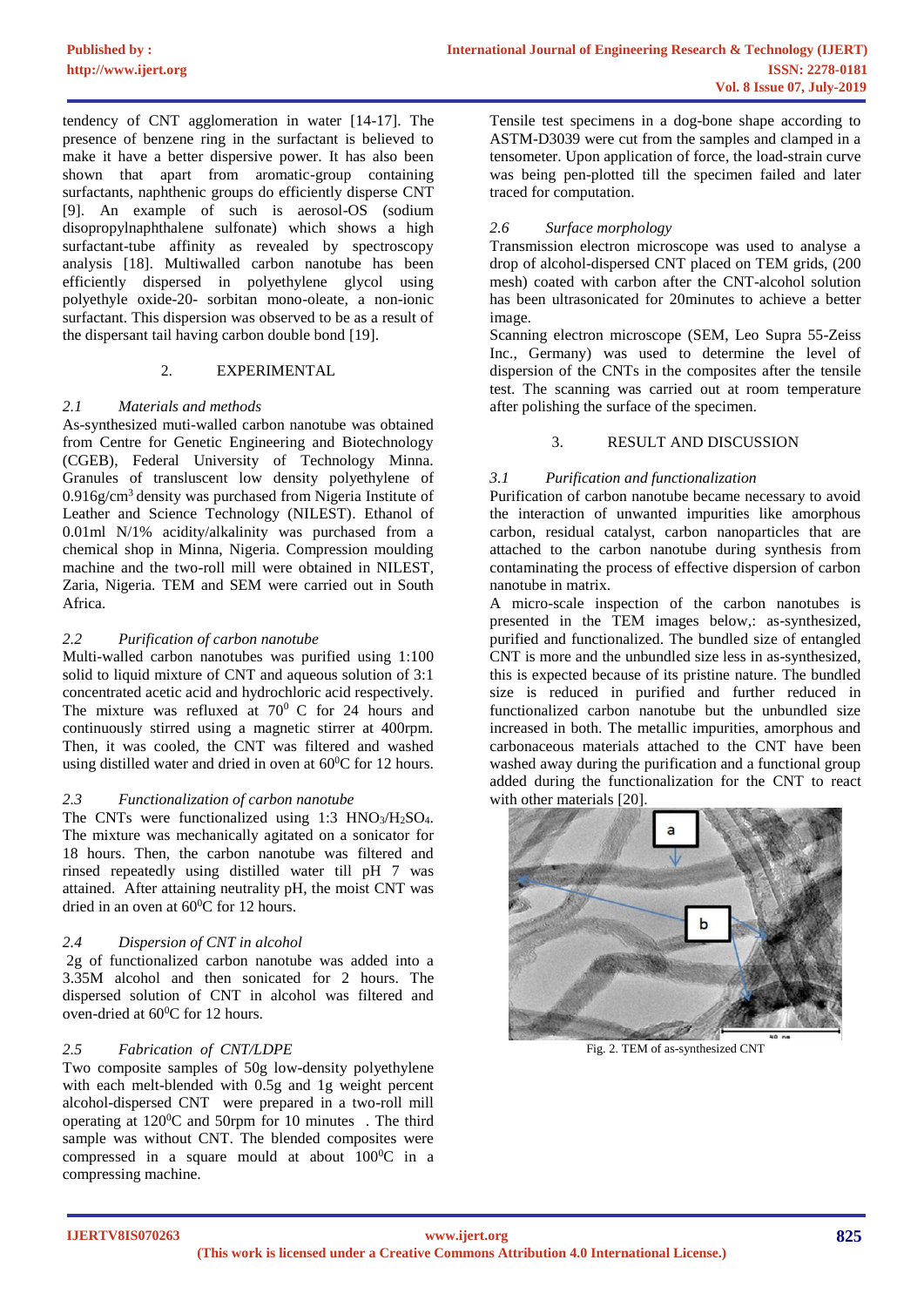

Figure 3. TEM image of purified CNT



Figure 4. TEM image of functionalized CNT

#### *3.2 Dispersion of CNT in alcohol.*

During the sonication process of the functionalized CNT in alcohol, it was observed with bare-eye that there was a change in the colour of the solution. The longer the sonication time the darker the solution, that is, exfoliation of the carbon nanotubes in the alcohol till it was stable for the period of the two hours. The same nature of observation in the work of Dujardeen et al., 2012 [21].



Figure 5. An exfoliated carbon nanotube after the sonication process.

The entaglement of MWNT is high as a result of the strong cohesive energy between the tubes which is in the order of 36 kT [22].

#### *3.3 Tensile test*

The table below is the result of tensile test carried out on the samples

| TABLE I. RESULT OF TENSILE TEST |        |         |        |
|---------------------------------|--------|---------|--------|
| $%$ CNT                         | $0\%$  | $0.5\%$ | $1\%$  |
| Width (mm)                      | 9.6    | 9.65    | 9.7    |
| Thickness (mm)                  | 2.85   | 2.80    | 2.8    |
| Area $(mm2)$                    | 27.36  | 27.02   | 27.16  |
| <b>Force (Newton)</b>           | 92.25  | 123.00  | 97.75  |
| UTS (MPa)                       | 3.37   | 4.55    | 3.60   |
| <b>Strain</b>                   | 0.2756 | 0.2650  | 0.2250 |
| % Elongation                    | 27.56  | 26.50   | 22.50  |
| Young's                         | 12.23  | 17.17   | 16.00  |
| <b>Modulus</b> (MPa)            |        |         |        |

*3.3.1 Effect of CNTs on the Ultimate Tensile Strength of LDPE/CNT composite* 

The UTS value of LDPE increased to 135% and 107% when 0.5wt% and 1wt% alcohol-dispersed CNT were added. A similar trend is observed in the work of Nazlia *et al.*, 2007 [23], where styrene butadiene stress value or tensile strength was increased to 121% and 170.26% upon adding 1wt% and 10wt% CNT respectively. Xiao et al*.,* 2006 [24], had 56% increment in the ultimate tensile strength of ordinary LDPE when 10wt% carbon nanotube was added.



Fig. 6. Ultimate Tensile Strength of Alcohol-dispersed CNT/LDPE Composites

#### *3.3.2. Effect of CNTs on the Strain of LDPE/CNT composite*

Strain reduction was experienced in alcohol-dispersed CNT/composite to 96.2% and 81.64% when 0.5wt% and 1wt% CNT were added respectively. It agrees with the trend reported in literatures [23-24]

The more the CNT content, the lower the strain value. This may be due to the rigid nature of CNT which hinders the elongation of the composites. Also, much of the elongation is from the polymer matrix. The measured elongation is an indication that composites stiffness can be improved by CNT.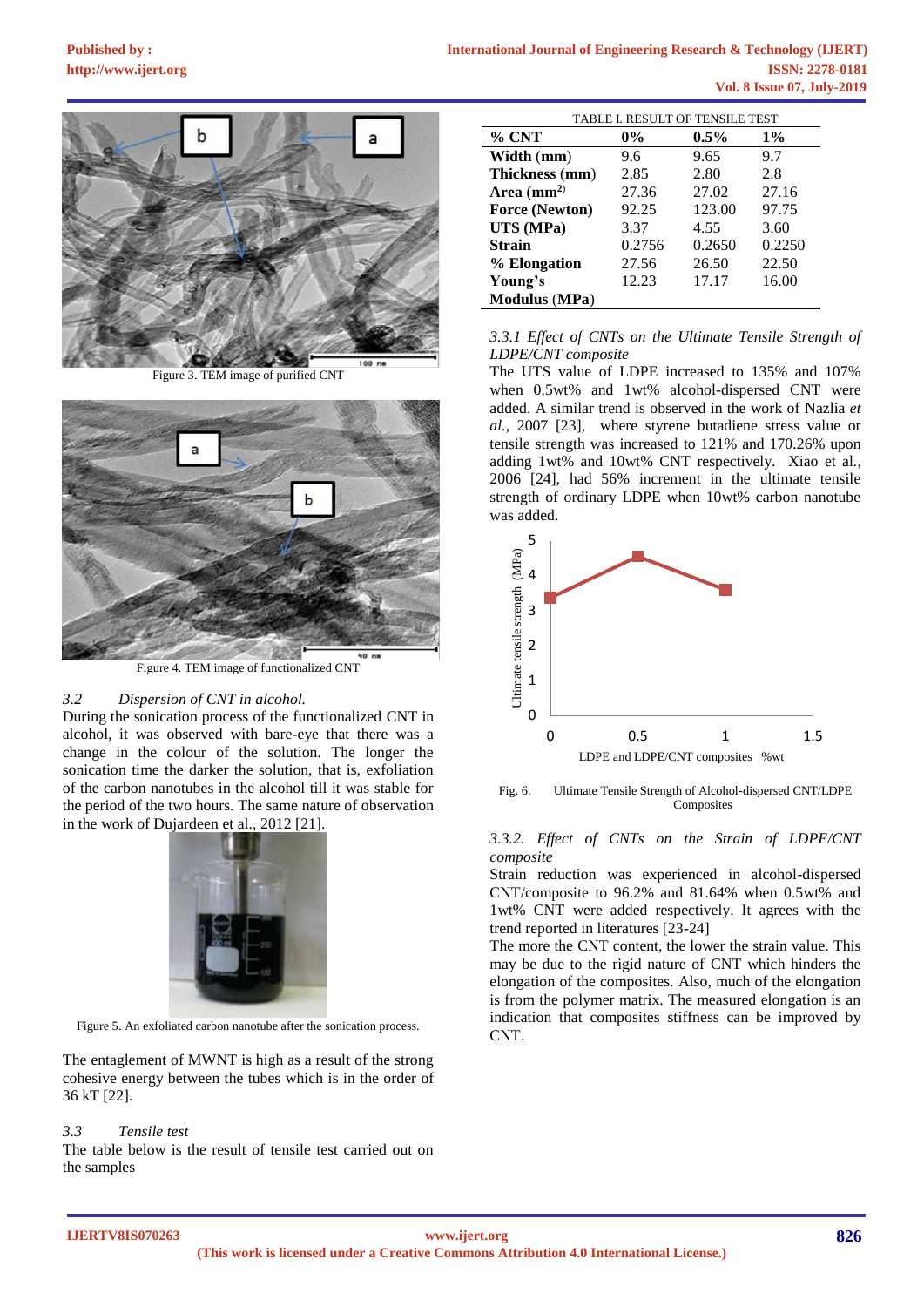

Fig. 7. Strain of Alcohol-dispersed CNT/LDPE Composites

*3.3.3. Effect of CNTs on the Young's Modulus of LDPE/CNT composite* 

The Young's modulus of ordinary LDPE has increased by 40% and 31% when 0.5% and 1% alcohol-dispersed carbon nanotube were added respectively.



Fig. 8. Young's Modulus of alcohol-dispersed CNT/LDPE Composites

3.4 Surface Morphology of the CNT/LDPE Composites

The figure below is a result of the scanning electron microscope. The result shows that there is a cordial interfacial bonding between the particles of the carbon nanotube and the LDPE as it can be observed that the tubes are effectively embedded in the LDPE without bundles of CNT randomly distributed in the image as shown. This is the effect of the two-roll mill being able to uniformly distribute the carbon nanotube within the LDPE and the efficient disentangling through various processes as outlined above.



Fig. 9. SEM image CNT/LDPE composite

#### 4. CONCLUSION

In summary, the effect of carbon nanotube dispersed with alcohol in low density polyethylene has been investigated. The excellent properties of carbon nanotube were harnessed to reinforce the composites. Ordinary low density poly-ethylene properties like young's modulus, ultimate tensile strength have been improved. This has proven that alcohol may also serve has a dispersing agent. The ultimate tensile strength and the young's modulus have been increased by 35% and 40% respectively

- REFERENCE<br>A.A. (2005) [1] Muataz, A.A. (2005) *Synthesis, Characterization, and Application of Carbon Nanotube and Carbon Nanofiber;* University Putra Malaysia (UPM)
- [2] Collins, P.G. and Avouris, P. (2000) Nanotubes for electronics. *Scien*. *Amer*., 283: 62
- [3] Cassell, A. M., Raymakers, J. A., Kong, J., & Dai, H. (1999). Large Scale CVD Synthesis of Single-Walled Carbon Nanotubes. *The Journal of Physical Chemistry B*, *103*(31), 6484–6492. doi:10.1021/jp990957s
- [4] Flahaut, E., Peigney, A., Laurent, C., Marlière, C., Chastel, F., & A. (2000). Carbon nanotube-metal-oxide nanocomposites: Microstructure, electrical conductivity and mechanical properties. *Acta Materialia*, *48*(14), 3803–3812.
- [5] Hilding, J., Grulke, E. a., George Zhang, Z., & Lockwood, F. (2003). Dispersion of Carbon Nanotubes in Liquids. *Journal of Dispersion Science and Technology*, *24*(1), 1–41. doi:10.1081/DIS-120017941
- [6] C. Liu and J. Choi, 'improved dispersion of carbon nanotubes in polymers at high concentrations,' *Nanomaterials*, vol. 2, no. 4 pp. 329-347, 2012
- [7] Gong, X., Liu, J., Baskaran, S., Voise, R. D., & Young, J. S. (2000). Surfactant-Assisted Processing of Carbon Nanotube/Polymer Composites. *Chemistry of Materials*, *12*(4), 1049–1052. doi:10.1021/cm9906396
- [8] Ajayan, P. M., & Iijima, S. (1993). Capillarity-induced filling of carbon nanotubes. *Nature*, *361*(6410), 333–334. doi:10.1038/361333a0
- [9] Erin L.C (2007), Dispersion and Alignment of Carbon Nanotubes in Polymer-Based Composites. Ph.D thesis: Georgia Institute of Technology.
- [10] Ando, Y. (1994). The Preparation of Carbon Nanotubes. *Fullerene Science and Technology*, *2*(2), 173– 180. doi:10.1080/15363839408009542
- [11] Gong, X.; Liu, J.; Baskaran, S.; Voise, R.D., Young, J.S. Surfactant-assisted processing of carbon nanotube/polymer composites. Chem. Mater. 2000, 12 (4), 1049-1052.